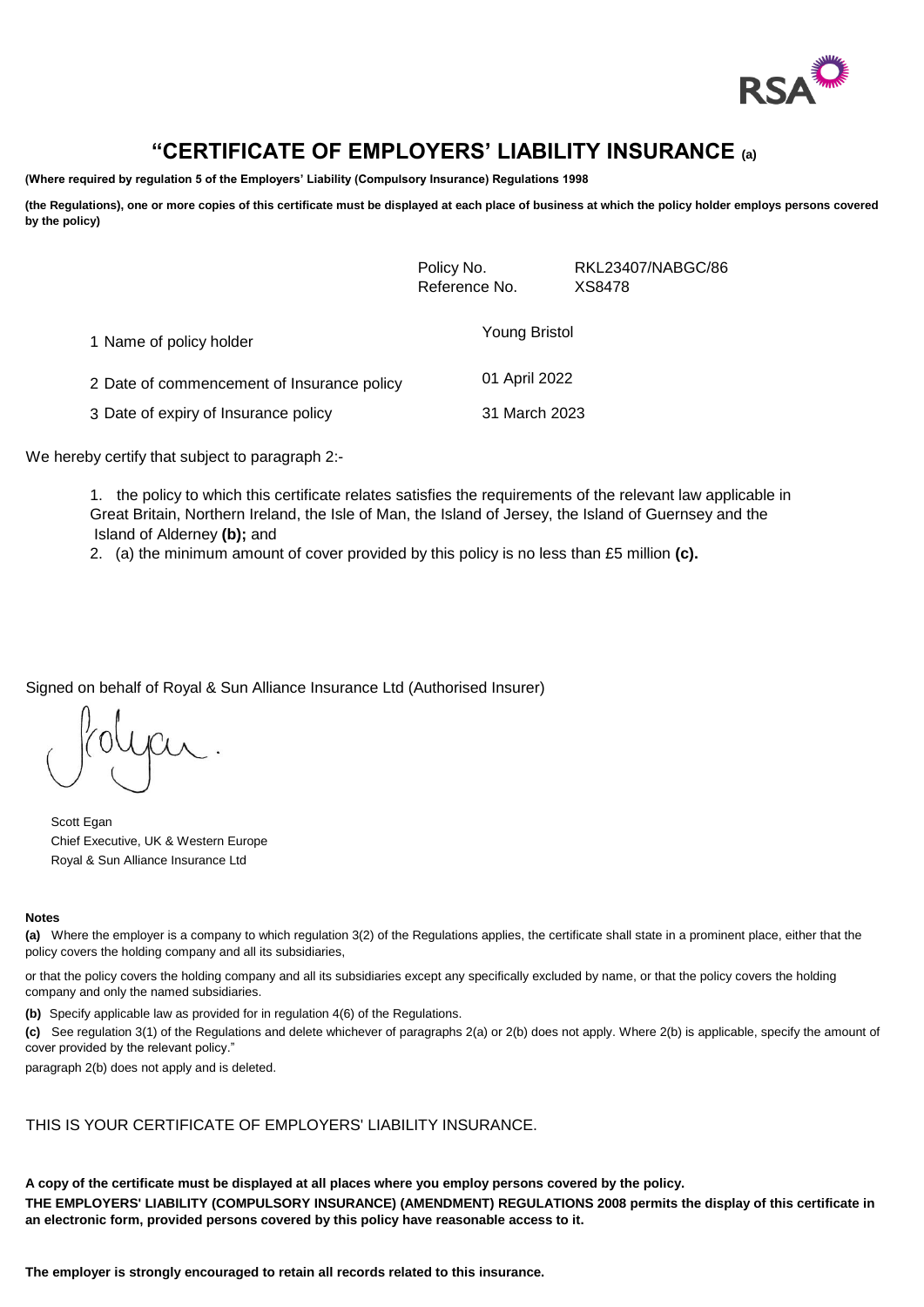

Insurance | Risk Management | Consulting

2nd Floor Newater House 11 Newhall Street Birmingham West Midlands B3 3NY Tel: 0121 200 4920 Fax: 0870 197 3289 **www.ajg.com/uk**

## **TO WHOM IT MAY CONCERN**

01 April 2022

Dear Sirs

We are the Risk and Insurance Managers for the client below and have pleasure in confirming details of their insurance arrangements as follows:-

#### **Insured Details:**

| Name(s)        | <b>Young Bristol</b>                              |
|----------------|---------------------------------------------------|
| Postal Address | Stockwood Lane, Bristol, BS14 8SJ, United Kingdom |

Our Ref **27165890**

Business Description **Charity** 

| <b>Employers Liability</b> |                                                           |
|----------------------------|-----------------------------------------------------------|
| Insurer:                   | Royal & Sun Alliance Insurance Ltd                        |
| Policy number:             | RKL23407/NABGC / 86                                       |
| Cover period:              | 1 <sup>st</sup> April 2022 to 31 <sup>st</sup> March 2023 |
| Indemnity limit:           | £10,000,000 Any One Claim                                 |
| <b>Public Liability</b>    |                                                           |
| Insurer:                   | Royal & Sun Alliance Insurance Ltd                        |
| Policy number:             | RKL23407/NABGC / 86                                       |
| Cover period:              | 1st April 2022 to 31st March 2023                         |
| Indemnity limit:           | £10,000,000                                               |
| Basis of Limit:            | Any one claim                                             |
| <b>Products Liability</b>  |                                                           |
| Insurer:                   | Royal & Sun Alliance Insurance Ltd                        |
| Policy number:             | RKL23407/NABGC / 86                                       |
| Cover period:              | 1 <sup>st</sup> April 2022 to 31 <sup>st</sup> March 2023 |
| Indemnity limit:           | £10,000,000                                               |
| Basis of Limit:            | In the aggregate                                          |